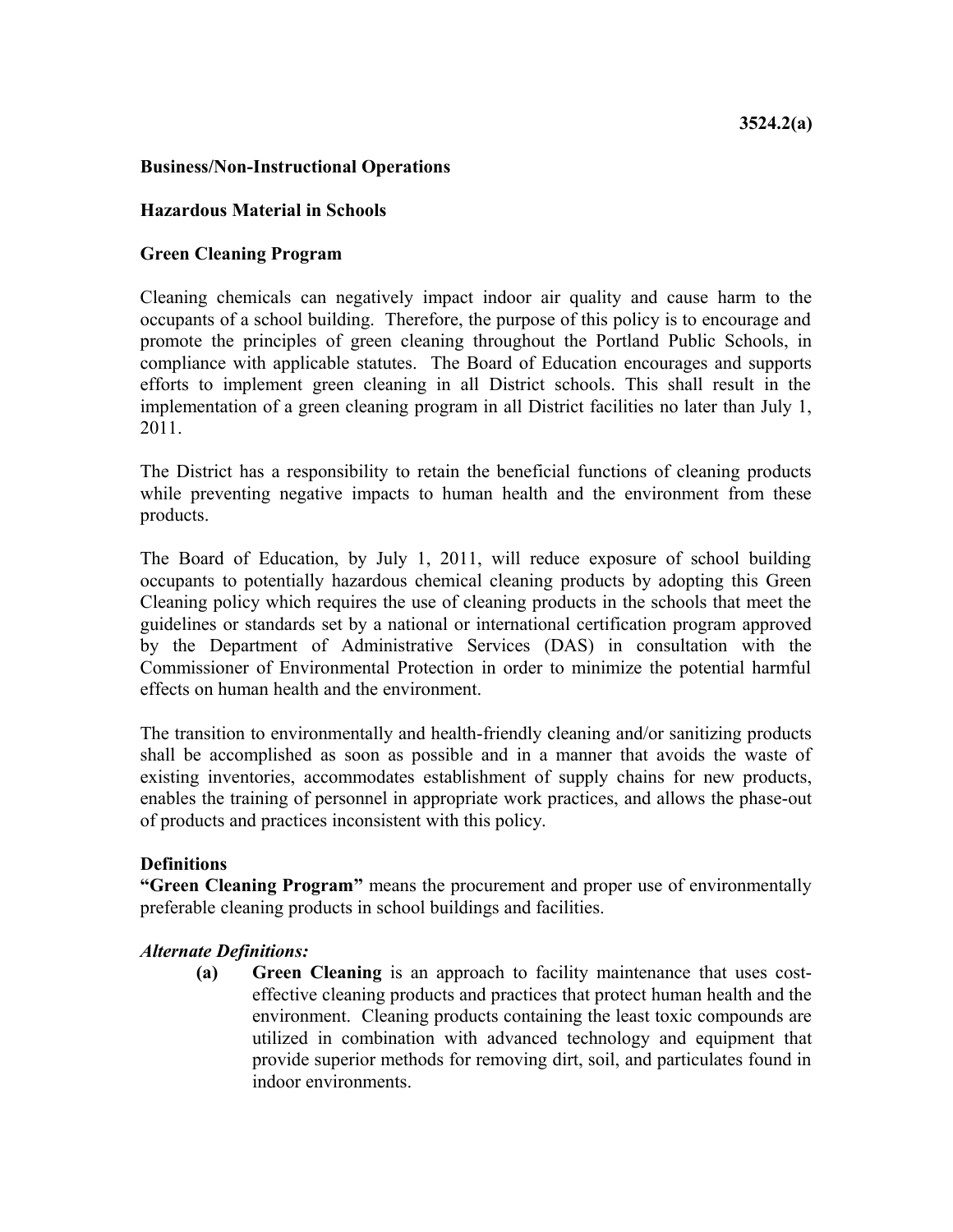# **Business/Non-Instructional Operations**

# **Hazardous Material in Schools**

**Green Cleaning Program**

**Definitions** (continued)

**(b) Green Cleaning** is defined as cleaning to protect health without harming the environment. Green cleaning is an accepted movement that uses procedures and products to make cleaning for the health of building occupants, janitors, and the environment a primary concern.

**"Environmentally Preferable Cleaning Products"** means products or services that have a lesser or reduced effect on human health and the environment when compared with competing products or services that serve the same purpose. Such products must be approved by a Department of Administrative Services (DAS)-approved national or international certification program. This term includes, but is not limited to, general purpose cleaners, bathroom cleaners, glass and carpet cleaners, hand cleaners and soaps, and floor finishes and strippers. Excluded are any disinfectant, disinfecting cleaner, sanitizer or any other antimicrobial products regulated by the Federal Insecticide, Fungicide and Rodenticide Act. Also excluded are products for which no guidelines or environmental standard has been established by any national or international certification program approved by the Department of Administrative Services or which is outside the scope of or is otherwise excluded under guidelines or environmental standards established by such a national or international certification program.

# **Notice Requirements**

Annually, starting by October 1, 2010, the District will give to members of the school staff and to parents/guardians who request it, a written copy of this policy. In addition, this written statement shall also include:

- a. the names and types of environmentally preferable cleaning products used in the schools and where in the buildings they are applied;
- b. the schedule for applying the products; and
- c. the name of the school administrator or designee whom the parent/guardian or student may contact for more information.

The notice shall also contain the following statement: **"***No parent, guardian, teacher, or staff member may bring into the school facility any consumer product which is intended to clean, deodorize, sanitize or disinfect."*

In addition, parents/guardians of any child who transfers during the school year, or a new staff member hired during the school year shall be notified of this green cleaning policy.